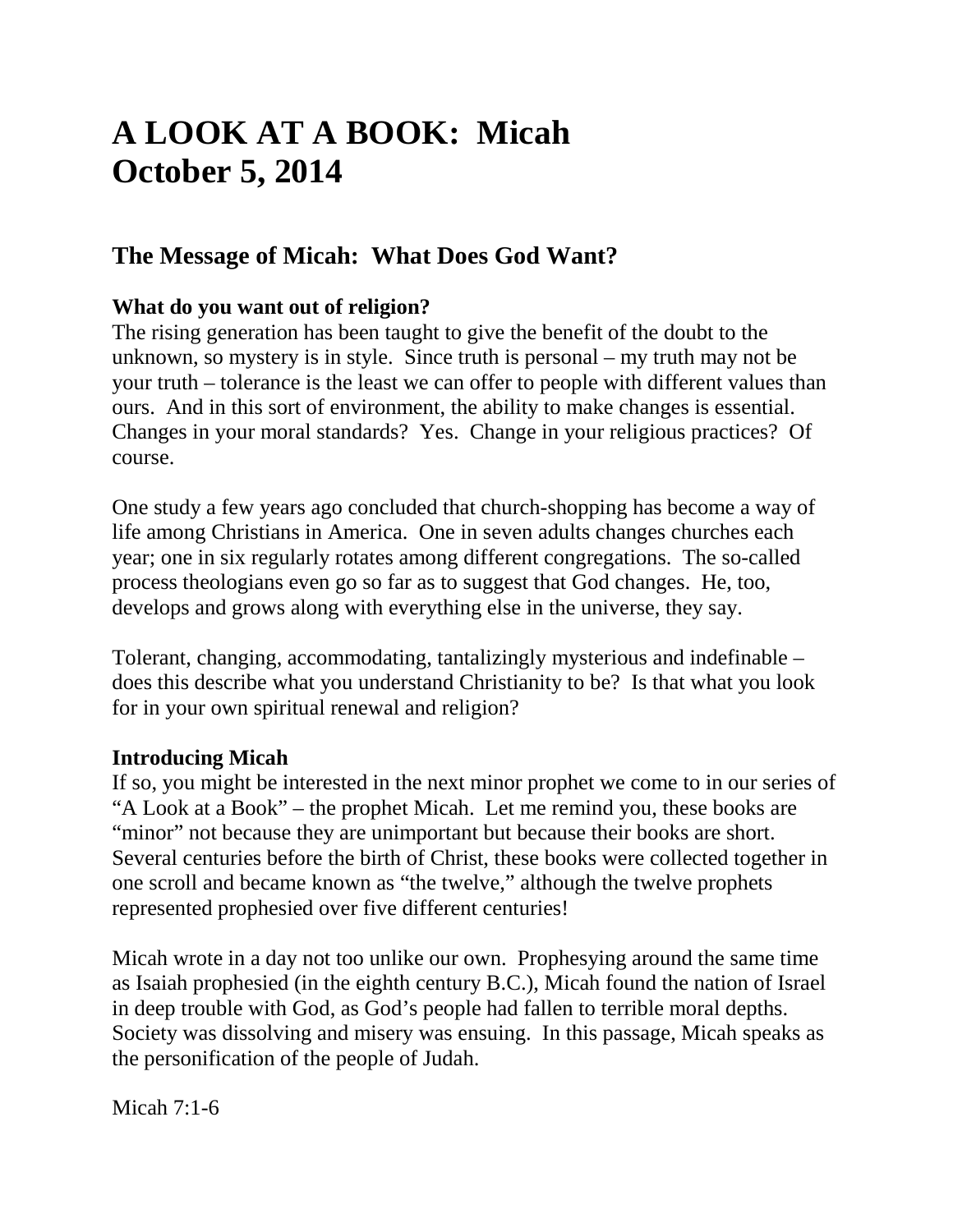Misery abounds. There are no grapes or figs. Cravings go unfulfilled. These people are supposedly God's people, but the godly are not to be found: they are swept from the land. Instead, murder is widespread. Rulers are corrupt. Justice is perverted through bribery. It's a rich man's world!

The rot of this land has gotten so bad that people cannot trust each other, not even spouses. The family has disintegrated.

Yet Micah was not hopeless. He says in the verse following the passage above, "But as for me, I watch in hope for the Lord, I wait for God my Savior; my God will hear me" (7:7). Micah's hope in this terribly difficult situation was based on something more than himself or even God's people. It was based on God! Notice the first word of verse 7: "but." You could sum these verses up by saying, "Yes, the situation is grievous, *but* God will hear me." Micah separates himself from the sin that he has described; then he watches and waits for God to see, hear, and respond. So he calls God "my Savior."

If this is the situation in which Micah finds the southern kingdom of Judah in the years just before and after the fall of the northern kingdom of Israel – a situation full of sin and evil abhorred by the Lord – what is it that Micah says the Lord wants? Is God basically tolerant, changing, and mysterious? What does God desire?

As we look through the book of Micah, we will observe three things that God says he wants.

#### **God wants wrongs to be rebuked**

God wants wrongs to be rebuked, especially among his own people. This theme predominates throughout Micah, except for a couple of the more hope-filled chapters (e.g., chapters 4 and 7). The book appears to fall into three series of prophecies – chapters 1-2, 3-5, and 6-7 – and the sins of God's people are condemned in each one of these series.

After providing an introduction and a summons to listen in the opening verses of his book, Micah promises that God is coming to confront Judah for its sins.

Micah 1:1-7

Micah 2:1-3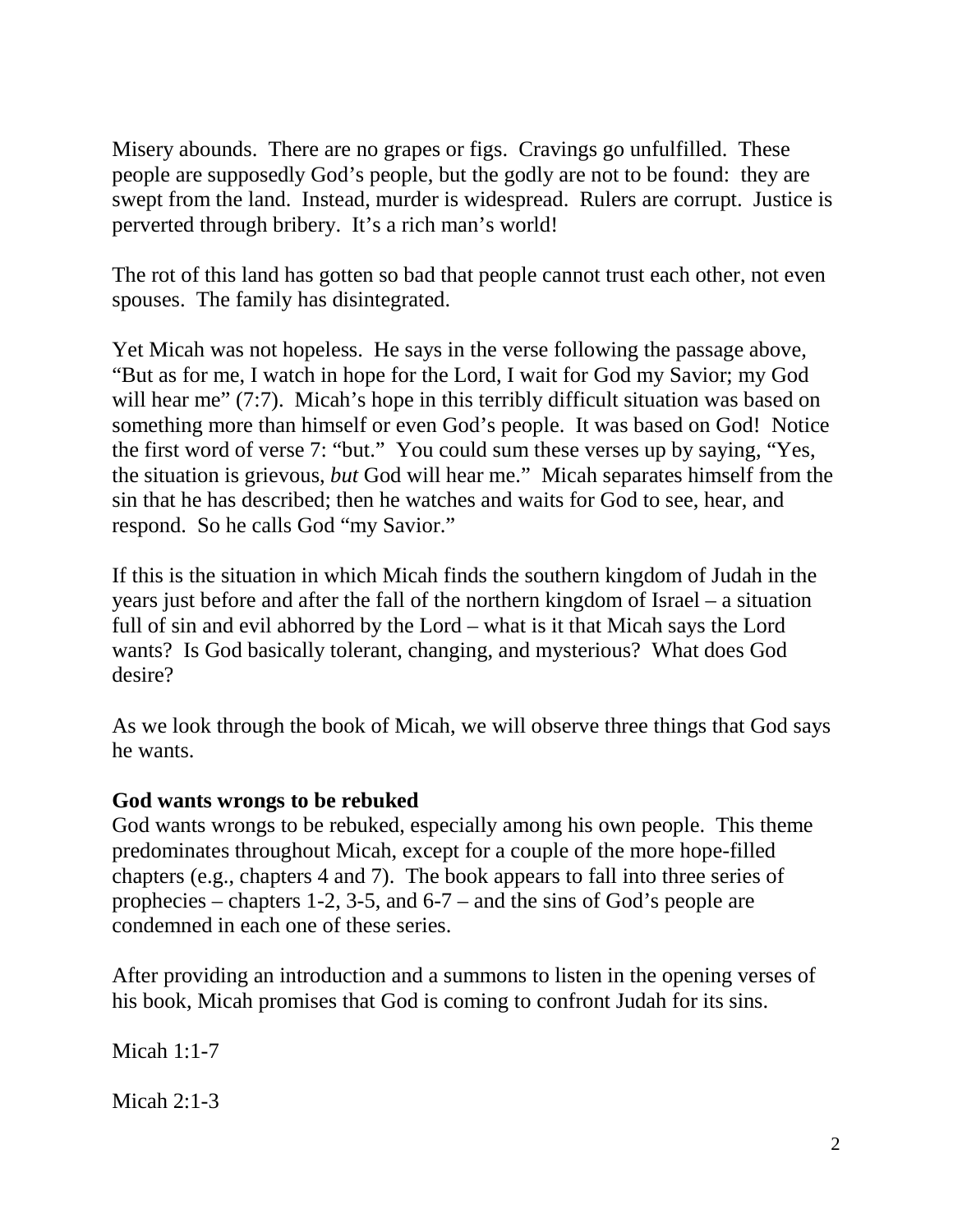As chapter 2 continues, we learn that the people have Judah had even sunk to loving false prophets and their false prophecies! Not content with lying with their own mouths, they wanted to put lies in God's mouth: " 'Do not prophesy,' their prophets say. 'Do not prophesy about these things; disgrace will not overtake us'" (2:6). You can understand why God then describes them by saying, "If a liar and deceiver comes and says, 'I will prophesy for you plenty of wine and beer,' he would be just the prophet for this people"  $(2:11)$ . The point here is not so much their interest in "wine and beer" as it is in their willingness to sacrifice truth for the sake of wine and beer – and plenty of it! They wanted prophets who would tell them nothing more than that the land was going to be full of good things for them. Those are the prophets they would listen to. You could say that they picked their prophets as people might pick their psychics, but not as people pick their bankers or their doctors. Can you imagine picking your doctor based on how cheery and optimistic his diagnoses are! This is what Judah was doing.

So God would judge them for their sin. Both Samaria and Jerusalem – the northern and the southern kingdoms – would be judged.

Notice how severe this judgment would be: "The Lord is coming from his dwelling place; he comes down and treads the high places of the earth" (1:3). And when God "treads," he does not lightly skip from stepping stone to stepping stone. No, he crushes!

We know from history that the Assyrians destroyed Samaria (another name for the northern kingdom of Israel) several years after Micah gave his prophecy. The northern ten tribes of Israel disappeared from the pages of history forever. One hundred and fifty years later, Jerusalem and the southern kingdom of Judah were defeated and carried off into exile.

The second series of prophecies, comprising chapters 3-5, also focuses on the sin that required rebuke. Micah states his own commission in terms of rebuking sin: "But as f or me, I am filled with power, with the Spirit of the Lord, and with justice and might, to declare to Jacob his transgression, to Israel his sin" (3:8).

More of the sins among God's people are catalogued throughout these middle three chapters. Primary among those sins were the sins of the leaders, who abused the people for their own ends. The graphic language in the opening verses of chapter 3 reflects the horror of the nation's life under these leaders as well as the terrible perversion that the abuse of authority is (see 3:1-3). The leaders are also guilty of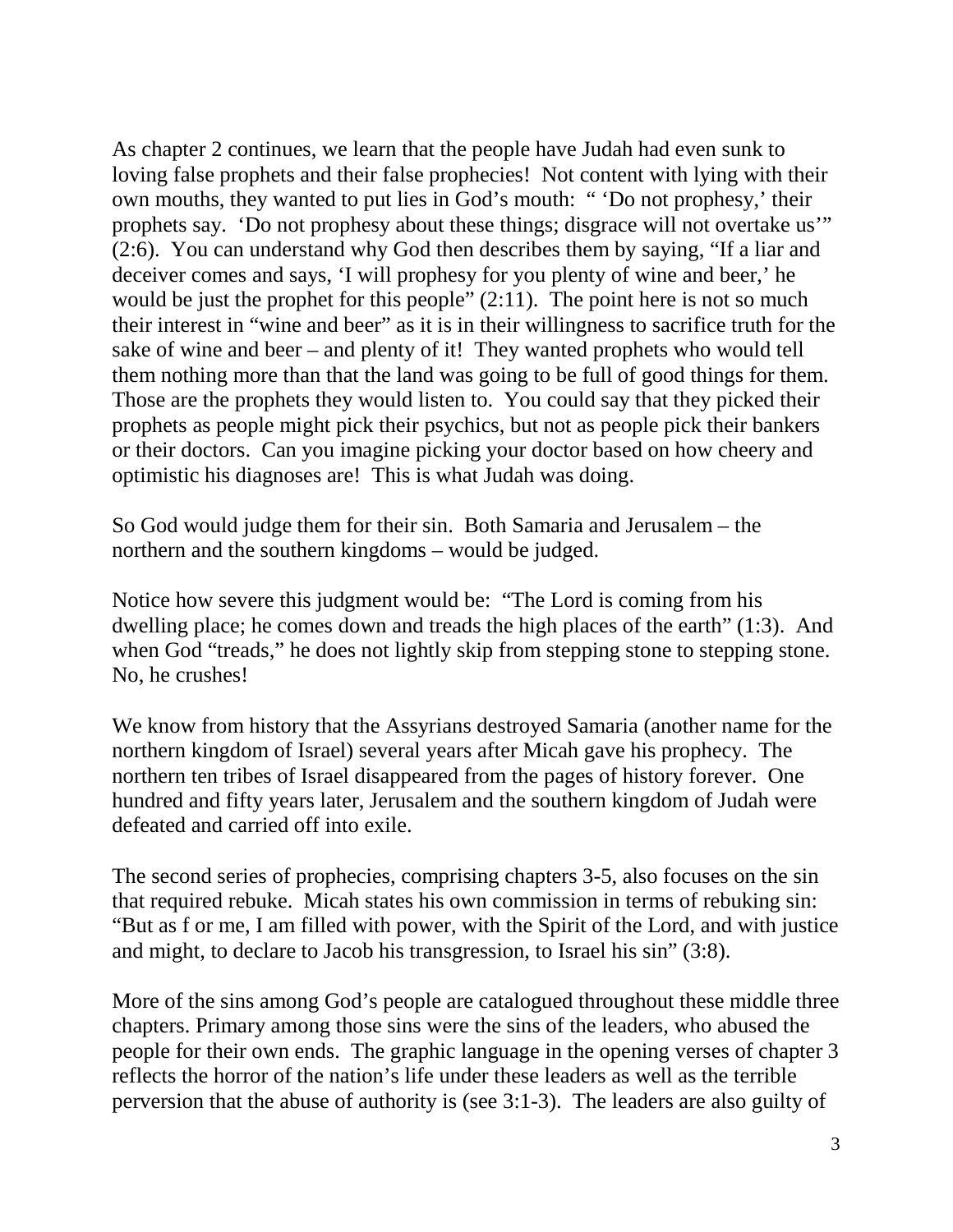not respecting the sanctity of human life, with despising justice and distorting rights, and even with bribing judges. "Her leaders judge for a price" (3:11).

At its root, of course, sin is a matter of the heart: "you…hate good and love evil" (3:2). It is disaffection for God, and greater affection for the things he has made. As Jesus said, "For out of the heart come evil thoughts, murder, adultery, sexual immorality, theft, false testimony, slander" (Matthew 15:19). When a heart is twisted, no one should be surprised when it does evil.

In response to the sins of the leaders (and the people too, we'll see), God says that he will punish the nation by abandoning it to its invaders: "Then they will cry out to the Lord, but he will not answer them. At that time he will hide his face from them because of the evil they have done" (3:4). He will ensure they are besieged and destroyed. He will wipe out their leaders. Those who remain will be taken into exile in Babylon. Other nations will gloat at their fall, as God deserts his people and returns them to the nations from whence they came.

God also promises the false prophets that he will not hear them. These for-profit prophets are giving out false information. They are not leading people to God but away from him. So God promises not to answer them.

Micah 3:6-7

This is the heart of God's punishment upon his people: cutting off his communication with them. He will not take their calls. He will not speak to them. He wants a separation because of their sins.

Indeed, the sin of Israel was not limited to its leaders and prophets. The whole nation was guilty of false worship and false trust. So in chapter 5 God promises to destroy the objects of both their political and their religious security.

Micah 5:10-13

Remember, these were the people to whom God had revealed himself. These were the people whom God specially loved. But they had begun to trust horses and walls. They sought out divinity by observing clouds and reading chicken en trails! They loved sacred stones. They dotted the land with carved images that essentially gold God to get lost – "these are out gods that we will rely on."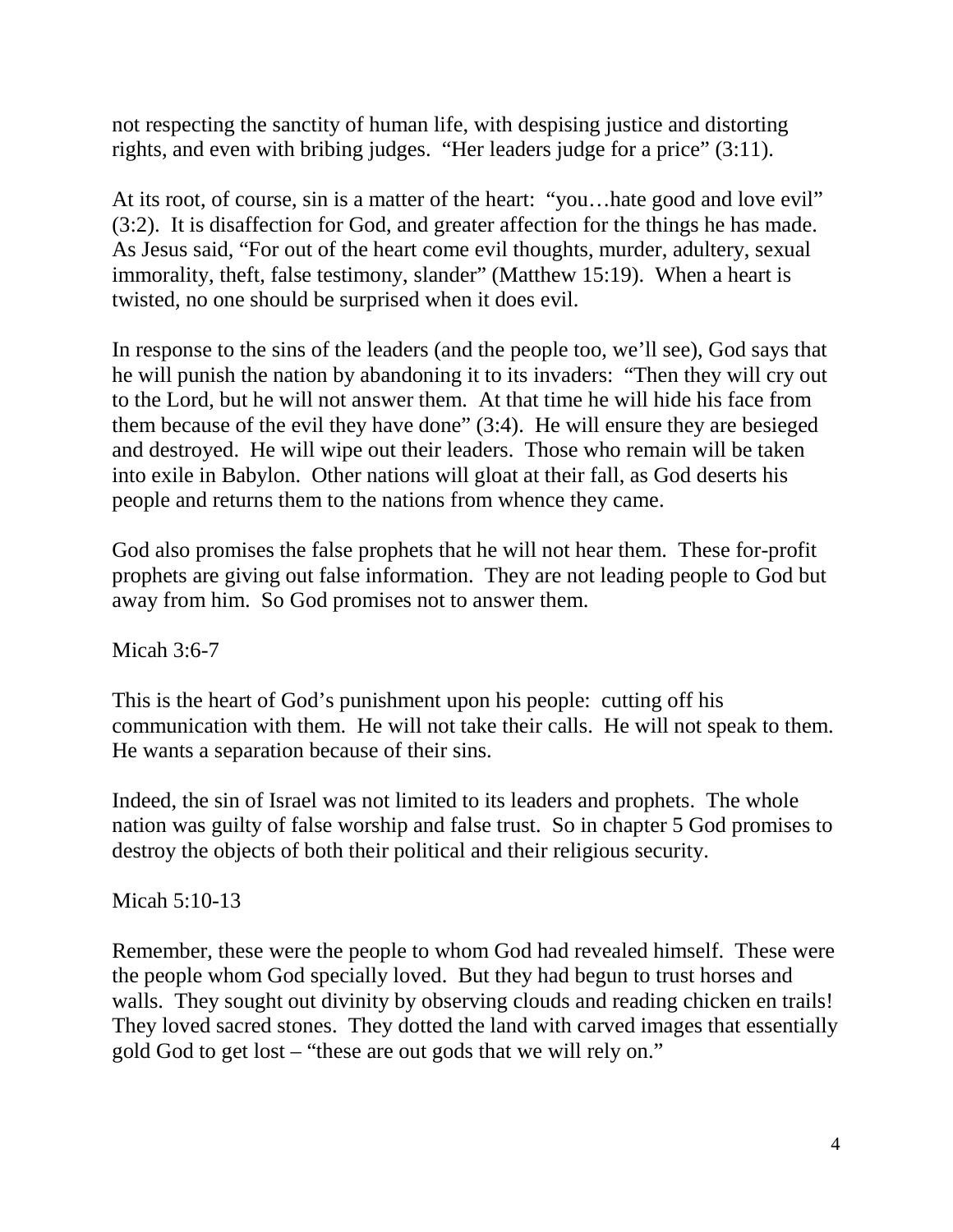# **God wants his people to be restored**

What else does Micah tell us that God wants? God wants his people to be restored. In every section of his prophecy in which we read about the severity of God's judgment, we also read about the sweet hope of his salvation.

After Micah's initial denunciations in chapter 2, surprising words of light burst out of the darkness: "I will surely gather all of you, O Jacob; I will surely bring together the remnant of Israel. I will bring them together like sheep in a pen, like a flock in its pasture; the place will throng with people" (2:12). Notice the trilogy of saving promise: "I will surely gather…"; "I will surely bring together…"; "I will bring them together…." God would save his remnant.

That does not mean he would not judge. He would judge by sending Judah into exile. But he would rescue Judah as well.

Micah 4:8, 10

God would fulfill these promises by sending a first group of people from Judah and Jerusalem into exile about 150 years later, around 605 B.C. The rest of the city would eventually follow. God would then fulfill his promise to restore his people seventy years after this first deportation, when the first group of Jews returned from exile to Jerusalem. Eventually, Ezra and Nehemiah would also return to the land to lead the people in recovering God's Word and rebuilding Jerusalem's walls. God would restore his people, as he promised through Micah.

In chapter 7, the prophet Micah personifies the restored Jerusalem.

Micah 7:8-9

The ferocious language of God's judgment against his people in the book of Micah should not leave us with the idea that God said nothing more to his people. He did say more! He spoke words of restoration to these rebuked, chastened people. A remnant would inherit the promises of Israel as a whole (2:12). After all the trials and troubles, God would reestablish his people in righteousness and justice. God's Word to his people was stern and ominous, yes, but it was not finally hopeless or despairing. Everyone who loved God more than God's blessings would see their way through the initial chastening. They – or their children after them – would be restored. God's people would again be lifted up.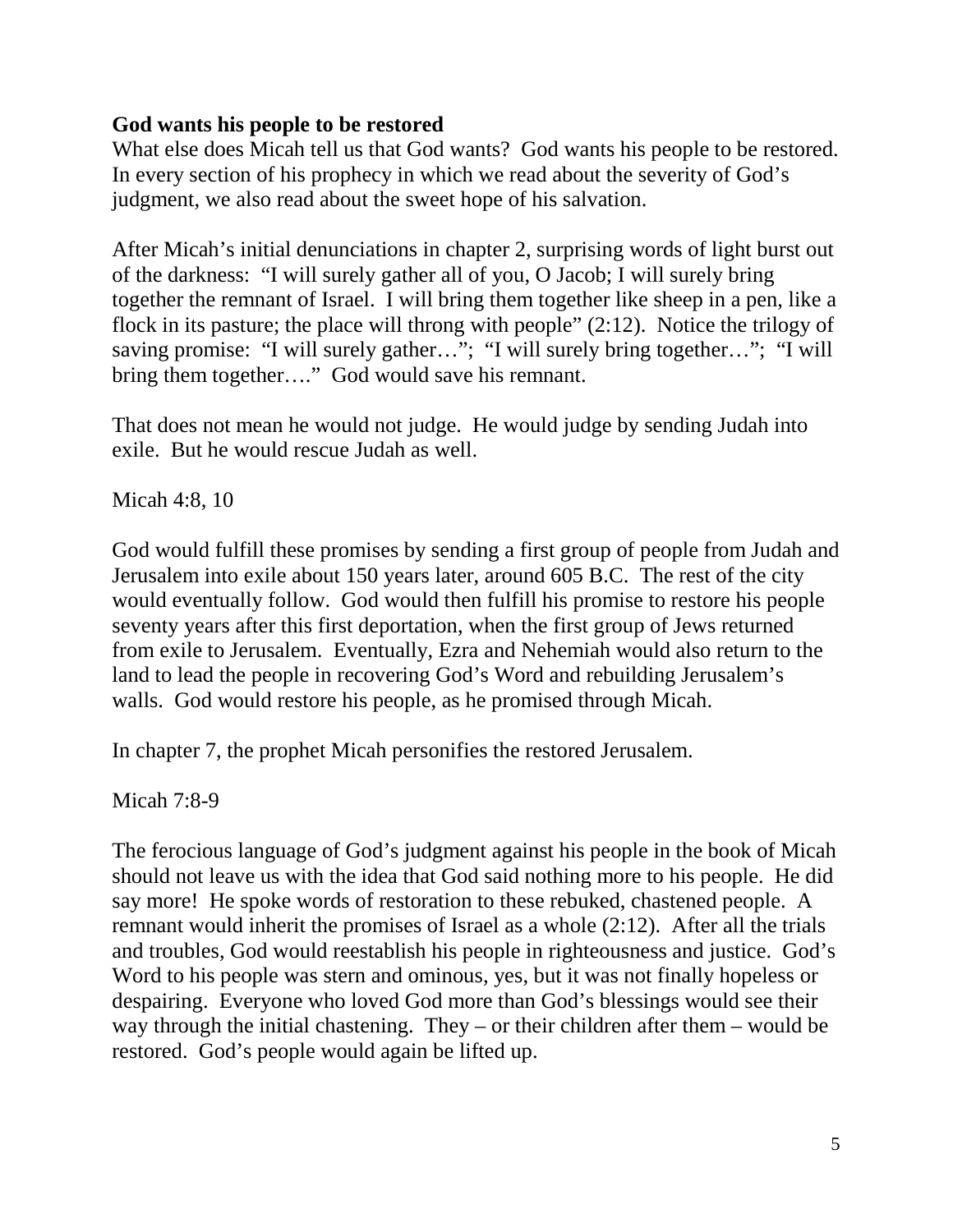# **God wants his character to be known**

God also wants his character to be known. If the basic message of Micah is that wrongs will be rebuked and that God's people will be restored, behind and above these two basic points is God's commitment to make himself known both through his judgment and through his mercy.

# *Through the acknowledgment of his supremacy*

First, God wants his character to be known through the acknowledgment of his supremacy.

Micah 4:1-7

God did not intend for the nation to be reassembled simply for the good of his own people but ultimately so that his supremacy would be acknowledged. He wanted his sovereign rule over the nations to be understood. He had delivered his people from Egypt in the Exodus, thus showing his supremacy over Egypt's gods; now he would deliver his people from Babylon, showing his supremacy over Babylon's gods. The famous picture of peace in these verses – nations beating their swords into plowshares (4:3) – will not come through a League of Nations, a United Nations, or a Pax Americana. It will be established through God's own reign.

If we return to chapter 3 for a moment, we recall the severity of God's promises of judgment. Chapter 3's last verse, in fact, reads, "Zion will be plowed like a field, Jerusalem will become a heap of rubble, the temple hill a mound overgrown with thickets" (3:12). Yet the beautiful imagery of chapter 4's opening words indicates a 180-degree turn: "In the last days the mountain of the Lord's temple will be established as chief among the mountains; it will be raised above the hills, and peoples will stream to it" (4:1). God ultimately plans to exalt this place as a reflection of his own greatness.

Why will the peoples stream to this place? Look at the next verse: "Many nations will come and say, 'Come, let us go up to the mountain of the Lord, to the house of the God of Jacob. He will teach us his ways, so that we may walk in his paths" (4:2a). People of all nations will turn to God. And, as a result, "The law will go out from Zion, the word of the Lord from Jerusalem" (4:2b). The Word of God, which had become scarce among God's people in Micah's day, would, in this day of redemption, become like a river of life going out from God's people to all of God's world! What a glorious vision and great hope: God reconciling the world to himself, and God ruling supreme over his world (cf. 7:16)!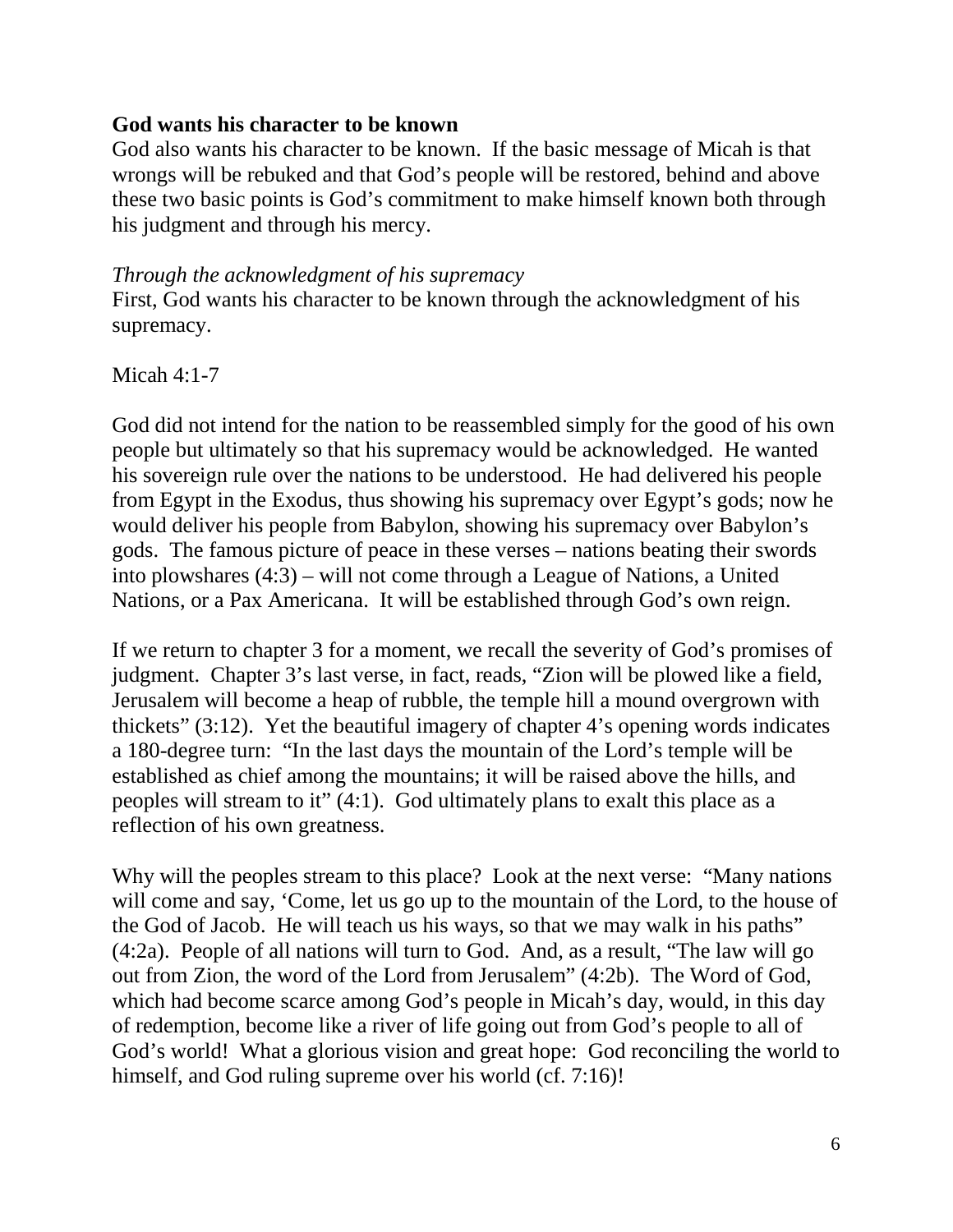#### *Through the remembrance of his righteousness*

Second, God wants his character to be known through the remembrance of his righteousness.

# Micah 6:1-5

In these verses, God recalls his blessings to Israel. He reminds them of his miraculous delivery from Pharaoh's power, his preservation of them through the wilderness, and his giving of the Promised Land.

God had acted righteously toward them, and he wanted them to remember his righteousness. By chastening and delivering his people, God called to their minds not only their unrighteousness, he demonstrated his utter and complete righteousness in his dealings with them.

# *Through the demonstration of his mercy*

But third, God is also merciful, and he wants that to be known. This is how the book of Micah concludes.

Micah 7:18-20

There is pardon for sins and forgiveness for transgressions! God's compassion will liberate us from the tyranny of our sins! In all of this, of course, God means to display his mercy, so that Micah can sing, "Who is a God like you." This is the Lord's final word through Micah to his people!

Notice also whose transgressions are forgiven: God "forgives the transgression of the remnant of his inheritance."

#### **Conclusion**

So that's what God wants.

What do you want?

God wants wrong to be rebuked. Do you? Or are you more committed to holding onto your sin? Really, this describes all of us until we are saved.

God wants his people to be restored. Do you? Maybe this sounds a little better to you. You might be on board with the morality of the Bible. Morality is a good